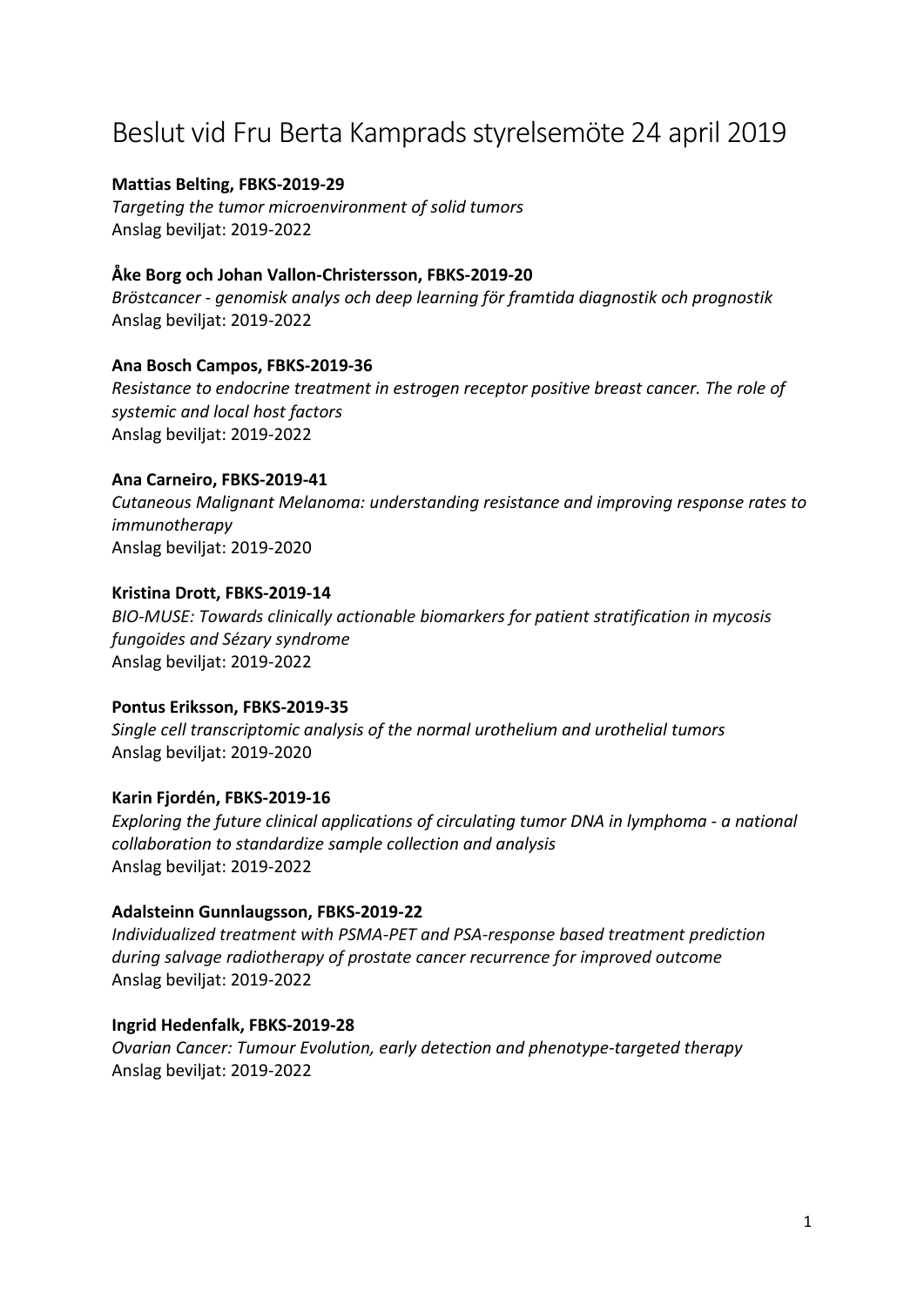# **Mattias Höglund, FBKS‐2019‐3**

*Uroscan‐Seq: Translation of molecular classification of urothelial carcinoma into clinical routines* Anslag beviljat: 2019‐2022

#### **Helena Jernström, FBKS‐2019‐13**

*Joint effects of genes, lifestyle, body constitution and tumor marker: exploring novel pathways to predict prognosis in different treatment groups of breast cancer patients ‐ the BCBlood study* Anslag beviljat: 2019‐2022

#### **Göran Jönsson, FBKS‐2019‐17**

*Investigations of secondary Ig‐deficiency in lymphoma patients, treated with rituximab (ISIDOR)* Anslag beviljat: 2019‐2022

# **Göran B Jönsson, FBKS‐2019‐23**

*A molecular approach to understand response and resistance to immune checkpoint therapy in melanoma* Anslag beviljat: 2019‐2022

# **Jenny‐Maria Jönsson, FBKS‐2019‐43**

*Homologous recombination repair deficiency and prediction of PARP inhibition treatment effect in serous endometrial cancer* Anslag beviljat: 2019‐2020

#### **Anna F Karlsson, FBKS‐2019‐10**

*Comprehensive molecular characterization of clinically relevant subgroups of lung cancer patients* Anslag beviljat: 2019‐2020

#### **Anna‐Maria Larsson, FBKS‐2019‐19**

*Circulating biomarkers to improve prognostication and treatment monitoring in metastatic breast cancer ‐ with a translational focus on immune response and hypoxia* Anslag beviljat: 2019‐2020

#### **Michael Ljungberg, FBKS‐2019‐44**

*Dosimetry based Quantitative 3D Iterative Tomographic Image Reconstruction. Applications in Radionuclide Therapy of complex decay schemes, such as, 90‐Yttrium, 177‐Lu, 131‐Iodine and 223‐Radium* Anslag beviljat: 2019‐2022

#### **Niklas Loman, FBKS‐2019‐47**

*Nordic Trip ‐ A translational randomized phase III study exploring the effect of the addition of Capecitabine to Carboplatin based preoperative chemotherapy in early triple negative breast cancer* Anslag beviljat: 2019‐2022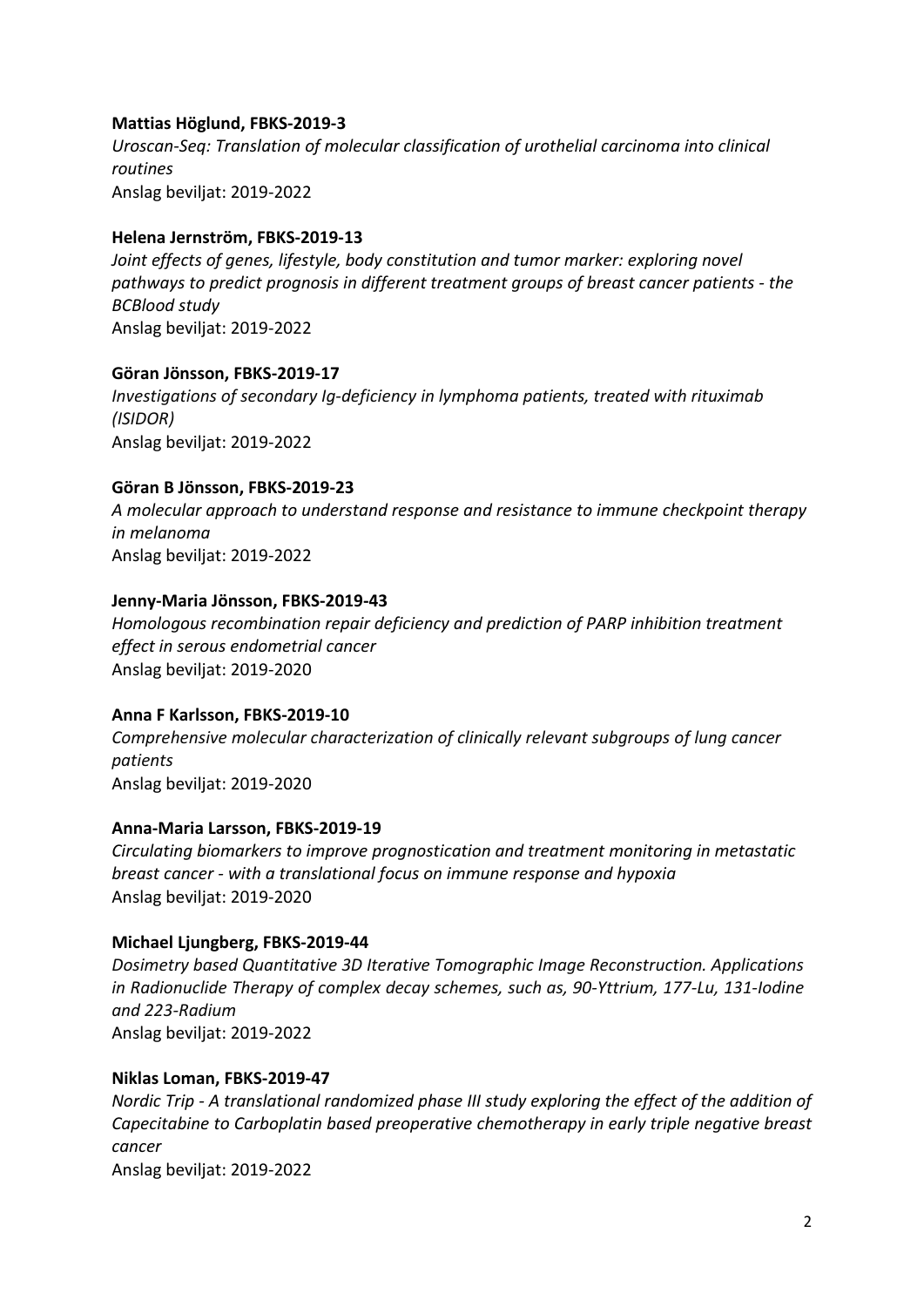# **Selamawit Mekuria FBKS‐2019‐6**

*Studies of HPV and cervical cancer in Ethiopia* Anslag beviljat: 2019‐2020

# **Mef Nilbert, FBKS‐2019‐12**

*Multidisciplinary treatment conferences in cancer care; function, leadership and decision‐ making* Anslag beviljat: 2019‐2020

# **Emma Niméus och Thomas Laurell, FBKS‐2019‐27**

*An integrative workflow for investigations of immune cell populations in triple negative breast cancer* Anslag beviljat: 2019‐2022

# **Håkan Olsson, FBKS‐2019‐5**

*Genetic and environmental risk factors for common malignant tumours especially breast cancer, ovarian cancer and malignant melanoma* Anslag beviljat: 2019‐2022

# **Lars E Olsson, FBKS‐2019‐11**

*MRI‐only treatment planning of brain cancer to enable improved radiotherapy with less adverse reactions* Anslag beviljat: 2019‐2020

#### **Gudrun Oskarsdottír, FBKS‐2019‐32**

*Surgical treatment for lung cancer ‐ immunohistochemistry and mutational analysis on a population based, nationwide cohort*. Anslag beviljat: 2019‐2020

#### **Maria Planck, FBKS‐2019‐49**

*Blood and tumor based characterizati*on of small cell lung cancer Anslag beviljat: 2019‐2022

#### **Ann Rosendahl, FBKS‐2019‐48**

*OBELIA: The obesity breast cancer linkage investigation ‐ promoting better health for women* Anslag beviljat: 2019‐2022

# **Carlos Rovira, FBKS‐2019‐34**

*Somatic aberrations, convergent fusion genes and biomarkers in breast cancer* Anslag beviljat: 2019‐2020

#### **Tanja Stocks, FBKS‐2019‐1**

*Rökning och cancer i urinblåsa och prostata: Påverkar rökning risk och prognos, och spelar ärftlighet någon roll?* Anslag beviljat: 2019‐2020